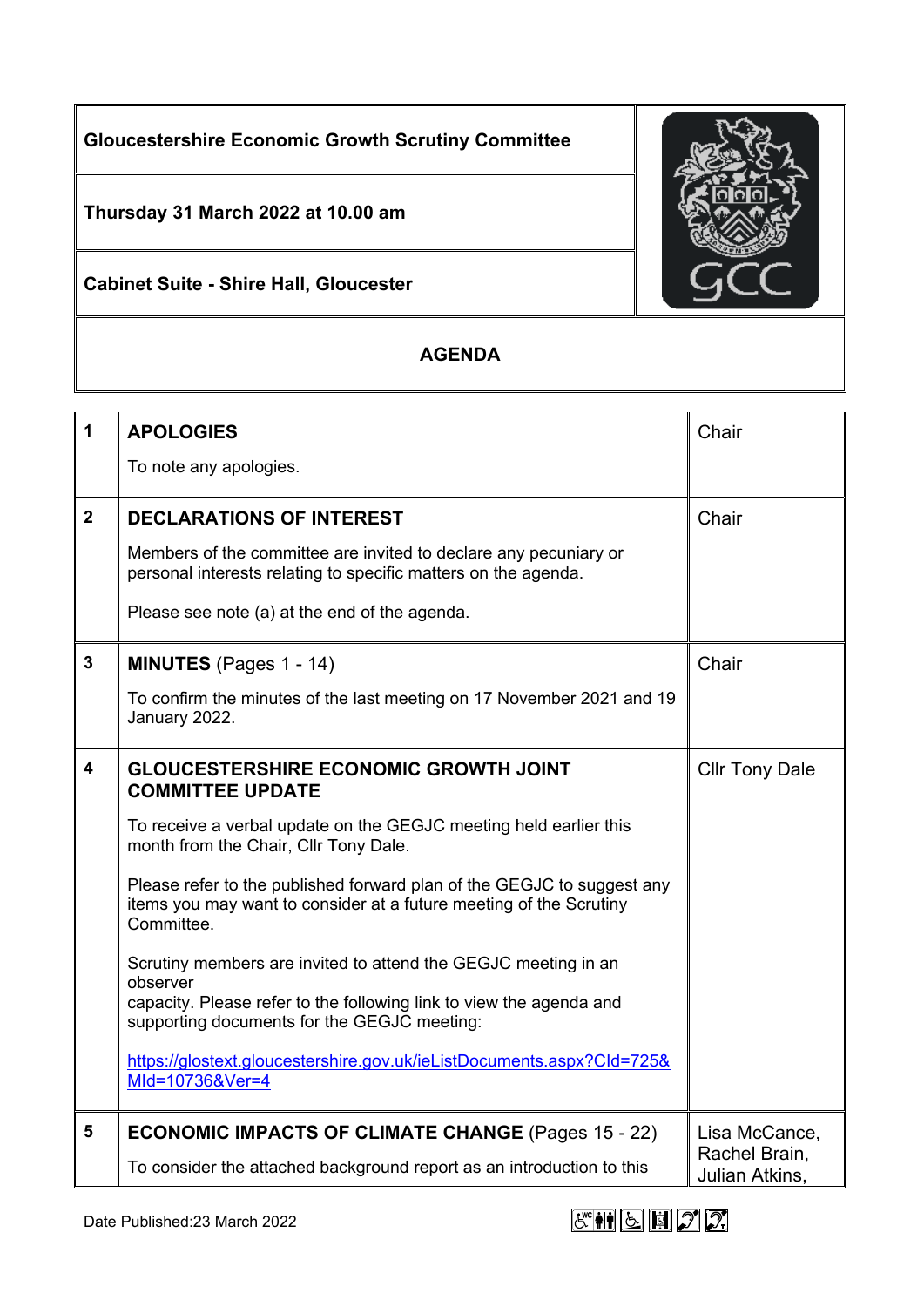|                                                                                                                                                                                                                                                                                                                                                                                                                                                                                                                                                  | item, followed by a presentation.                                                                                                                                                                                        | Simon Pickering                                       |  |
|--------------------------------------------------------------------------------------------------------------------------------------------------------------------------------------------------------------------------------------------------------------------------------------------------------------------------------------------------------------------------------------------------------------------------------------------------------------------------------------------------------------------------------------------------|--------------------------------------------------------------------------------------------------------------------------------------------------------------------------------------------------------------------------|-------------------------------------------------------|--|
| 6                                                                                                                                                                                                                                                                                                                                                                                                                                                                                                                                                | YOUTH UNEMPLOYMENT (Pages 23 - 40)<br>To receive a joint presentation from the GFirst LEP and GCC on this<br>issue.                                                                                                      | Pete Carr,<br>Sarah Poultney,<br><b>Vikki Walters</b> |  |
| $\overline{7}$                                                                                                                                                                                                                                                                                                                                                                                                                                                                                                                                   | <b>WORK PLAN</b> (Pages 41 - 42)                                                                                                                                                                                         | All                                                   |  |
|                                                                                                                                                                                                                                                                                                                                                                                                                                                                                                                                                  | To review the committee work plan and suggest items for consideration<br>at future meetings.                                                                                                                             |                                                       |  |
| <b>INFORMATION ITEMS</b>                                                                                                                                                                                                                                                                                                                                                                                                                                                                                                                         |                                                                                                                                                                                                                          |                                                       |  |
| 8                                                                                                                                                                                                                                                                                                                                                                                                                                                                                                                                                | <b>EXECUTIVE DIRECTOR'S REPORT</b> (Pages 43 - 58)                                                                                                                                                                       | <b>Colin Chick</b>                                    |  |
|                                                                                                                                                                                                                                                                                                                                                                                                                                                                                                                                                  | To note the attached update report from Colin Chick, Executive Director<br>of Economy, Environment & Infrastructure.                                                                                                     |                                                       |  |
|                                                                                                                                                                                                                                                                                                                                                                                                                                                                                                                                                  | This report is to be taken as read. If members of the Committee have<br>any questions, these should be emailed to Sophie Benfield in Democratic<br>Services who will liaise with officers to provide a written response. |                                                       |  |
| 9                                                                                                                                                                                                                                                                                                                                                                                                                                                                                                                                                | <b>FUTURE MEETINGS</b>                                                                                                                                                                                                   | All                                                   |  |
|                                                                                                                                                                                                                                                                                                                                                                                                                                                                                                                                                  | To note the dates of future meetings:                                                                                                                                                                                    |                                                       |  |
|                                                                                                                                                                                                                                                                                                                                                                                                                                                                                                                                                  | <b>Additional:</b> Tuesday 24 May [Item on transport decarbonisation at<br><b>Environment Scrutiny</b> ]<br>31 May 2022<br>21 July 2022<br>22 September 2022<br>29 November 2022                                         |                                                       |  |
| Membership - Cllr Rebecca Halifax, Cllr Dominic Morris, Cllr Robert Vines, Cllr Roger Whyborn,<br>$\mathcal{L}(\mathsf{D},\mathsf{L}) = \mathcal{L}(\mathsf{D},\mathsf{L}) = \mathcal{L}(\mathsf{D},\mathsf{L}) = \mathcal{L}(\mathsf{D},\mathsf{L}) = \mathcal{L}(\mathsf{D},\mathsf{L}) = \mathcal{L}(\mathsf{D},\mathsf{L}) = \mathcal{L}(\mathsf{D},\mathsf{L}) = \mathcal{L}(\mathsf{D},\mathsf{L}) = \mathcal{L}(\mathsf{D},\mathsf{L}) = \mathcal{L}(\mathsf{D},\mathsf{L}) = \mathcal{L}(\mathsf{D},\mathsf{L}) = \mathcal{L}(\mathsf{D$ |                                                                                                                                                                                                                          |                                                       |  |

*Cllr Matt Babbage (Chair), Cllr Sajid Patel, Cllr Chloe Turner, Cllr Stephen Hirst, Cllr Alastair Chambers, Cllr Nicky Packer, Cllr Paul McCloskey, Cllr John Murphy and Cllr Gina Blomefield*

- **(a) DECLARATIONS OF INTEREST** Members requiring advice or clarification about whether to make a declaration of interest are invited to contact the Monitoring Officer, (Rob Ayliffe Tel:01452 328506/ e-mail: [rob.ayliffe@gloucestershire.gov.uk\)](mailto:rob.ayliffe@gloucestershire.gov.uk) prior to the start of the meeting.
- **(b) INSPECTION OF PAPERS AND GENERAL QUERIES** If you wish to inspect minutes or reports relating to any item on this agenda or have any other general queries about the meeting, please contact: Sophie Benfield, Democratic Services Adviser :01452 324094/ e-mail: [sophie.benfield@gloucestershire.gov.uk](mailto:sophie.benfield@gloucestershire.gov.uk)

## **(c) GENERAL ARRANGEMENTS**

1 Members are required to sign the attendance list.